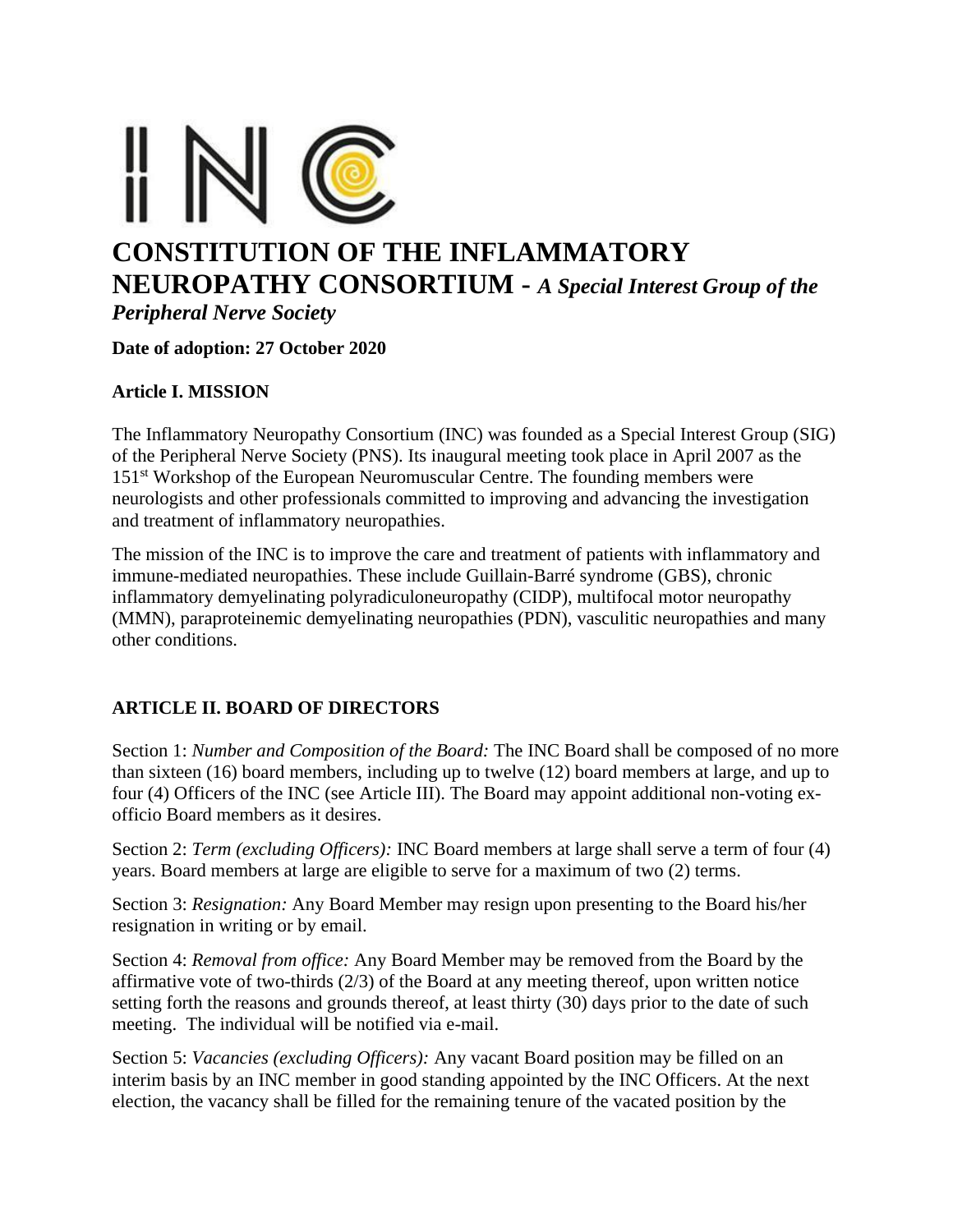candidate receiving the next highest votes for that position in the election.

Section 6: *Quorum.* A majority of the voting members of the Board of Directors shall constitute a quorum for the transaction of business.

## **ARTICLE III. OFFICERS**

Section 1: *Officers:* The Officers of the INC Board shall be the Chair, Vice-Chair, Immediate Past-Chair, and Secretary.

Section 2: *Term*: The Chair, Immediate Past-Chair, and Vice-Chair shall each serve one term of two (2) years. After serving two years, the Vice-Chair will usually become the Chair. After two years, the Chair will usually then serve on the Board as Immediate Past-Chair for two years. The Secretary shall serve one term of four (4) years. Officers may not serve more than one term in the same office.

Section 3: *Chair*: The Chair of the INC Board will serve as a non-voting ex-officio member of the PNS Board of Directors.

Section 4: *Election*: Officers of the INC are selected by a majority vote of the INC Board. Candidates for Officer positions should normally have already served as a board member.

Section 5: *Succession*: In case of the temporary or permanent absence of the Chair, the Vice-Chair shall assume the duties, prerogatives and privileges of the Chair. If both the Chair and Vice-Chair are absent, the Secretary (or if not available then the Immediate Past-Chair) shall carry out the duties of the Chair. A vacancy in the position of Vice-Chair, Chair or Secretary shall be filled for the remaining term of office by election by the Board at the next Board meeting.

# **ARTICLE IV. ELECTION OF NEW BOARD MEMBERS AT LARGE**

Every two years, sufficient Board members at large will be appointed to bring the total number of Board members at large up to a maximum of twelve (12). Those wishing to serve a second term are subject to re-election by the INC membership, in competition with new candidates. All elected board members must be clinicians, academicians, basic and/or clinical scientists. Members of industry and representatives from neuropathy patient organizations shall not be eligible for board service, but may be appointed as non-voting members by the Board.

The process for election of Board members at large is:

- 1. The Executive Office will invite INC members to submit nominations for the positions of Board members at large. The invitation will include the PNS diversity statement and an electronic application form, including a statement of purpose, leadership experience, INC participation, qualities and strengths, and CV.
- 2. Nominees must be nominated by 3 INC members in good standing. Nominees may be provisionally nominated by one INC member or by themselves. The Executive Office will contact the nominees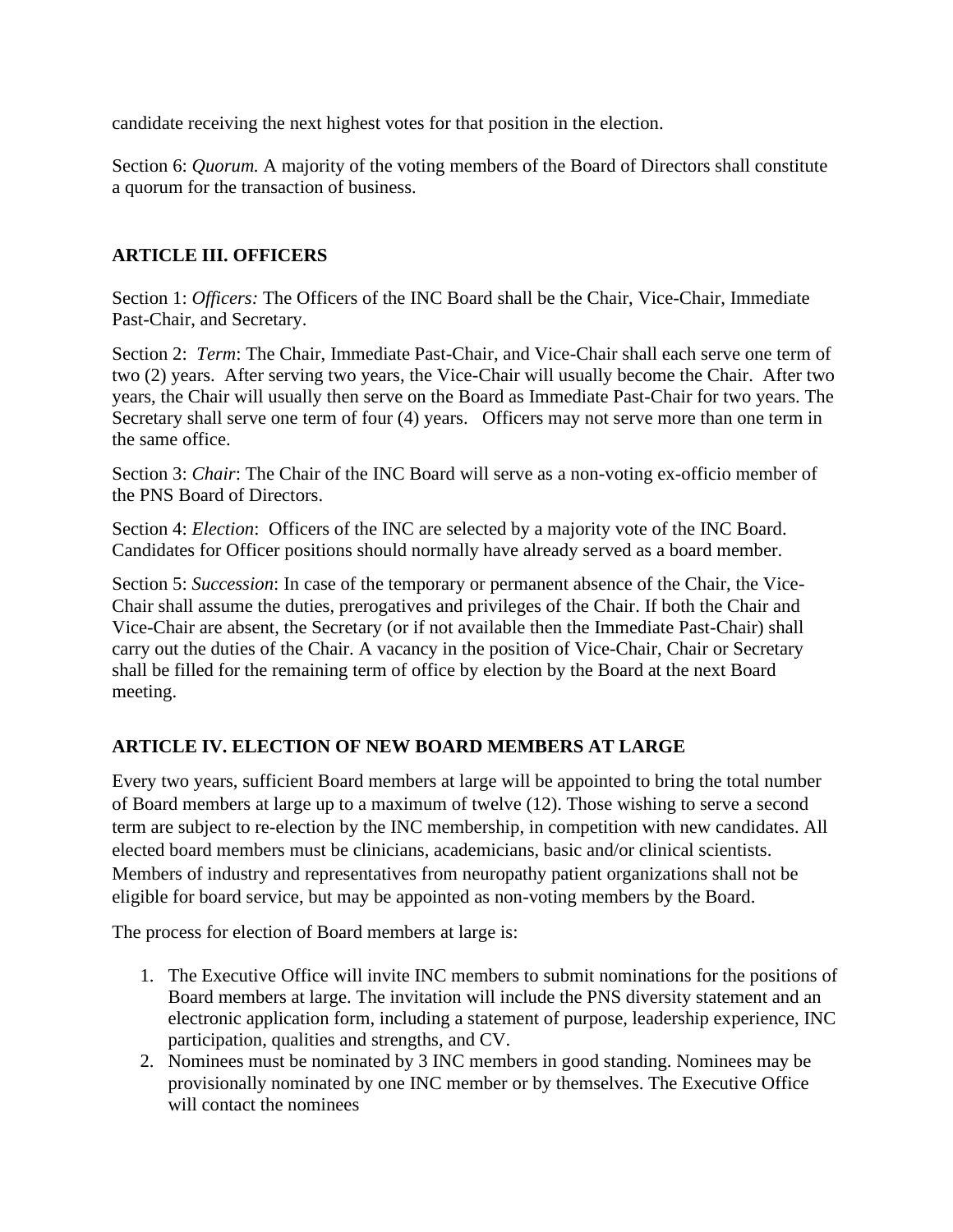- a. to inform them that they have been provisionally nominated
- b. to verify if they agree to stand as candidates for election
- c. to ask them to seek support for their nominations from a total of 3 INC members for definitive nomination
- 3. The nominee must be a member of the PNS in good standing. Nominations will be administratively reviewed for eligibility.
- 4. The Nominations Committee is charged to identify a list of qualified candidates for to appear on the ballot.
	- a. Each election year, the INC chair shall appoint a Nominations Committee, consisting of two (2) INC officers and three (3) INC Board members who are not standing for reelection. At least four (4) of these five (5) shall not have served on the Nominations Committee during the previous election year, but one (1) officer, who shall serve as chairperson, shall have served on the Nominations Committee before.
	- b. The nominations committee may actively encourage the nomination of additional suitable candidates for election.
	- c. Ranking process: committee members will receive all completed applications for interested candidates from the Executive Office. Each member will independently rank the candidates' qualifications to run for a board position. Attention will be paid to relevant skills and experience, country of residence, and diversity (including gender, color, ethnic origin, religion, sexual orientation, age and disability), in order to maximise the Board's quality, effectiveness and representation of the wider INC membership.
	- d. Each committee member will send their ranking to the Executive Office, which will produce a grid to be used during a conference call of the committee members. The Committee will discuss the rankings and collectively decide the final list of suitable candidates to appear on the ballot.
- 5. INC members will vote from the final list on the ballot.
- 6. The new Board members will be announced to the membership via e-mail.

# **ARTICLE V. MEMBERSHIP**

Membership of the INC is open to any member of the PNS who is interested in the cause or treatment of inflammatory or immune-mediated diseases of the peripheral nervous system. Interested individuals should indicate their wish to join the INC when paying their PNS membership dues.

### **ARTICLE VI. MEETINGS**

The INC will meet at the annual PNS meeting as a minimum and may meet at other times as members desire. Notices of the INC meetings will be posted on the PNS website.

# **ARTICLE VII. MISCELLANEOUS**

**Section 1:** *Patient registries*. The INC will encourage the development of registries of patients with specific inflammatory neuropathies.